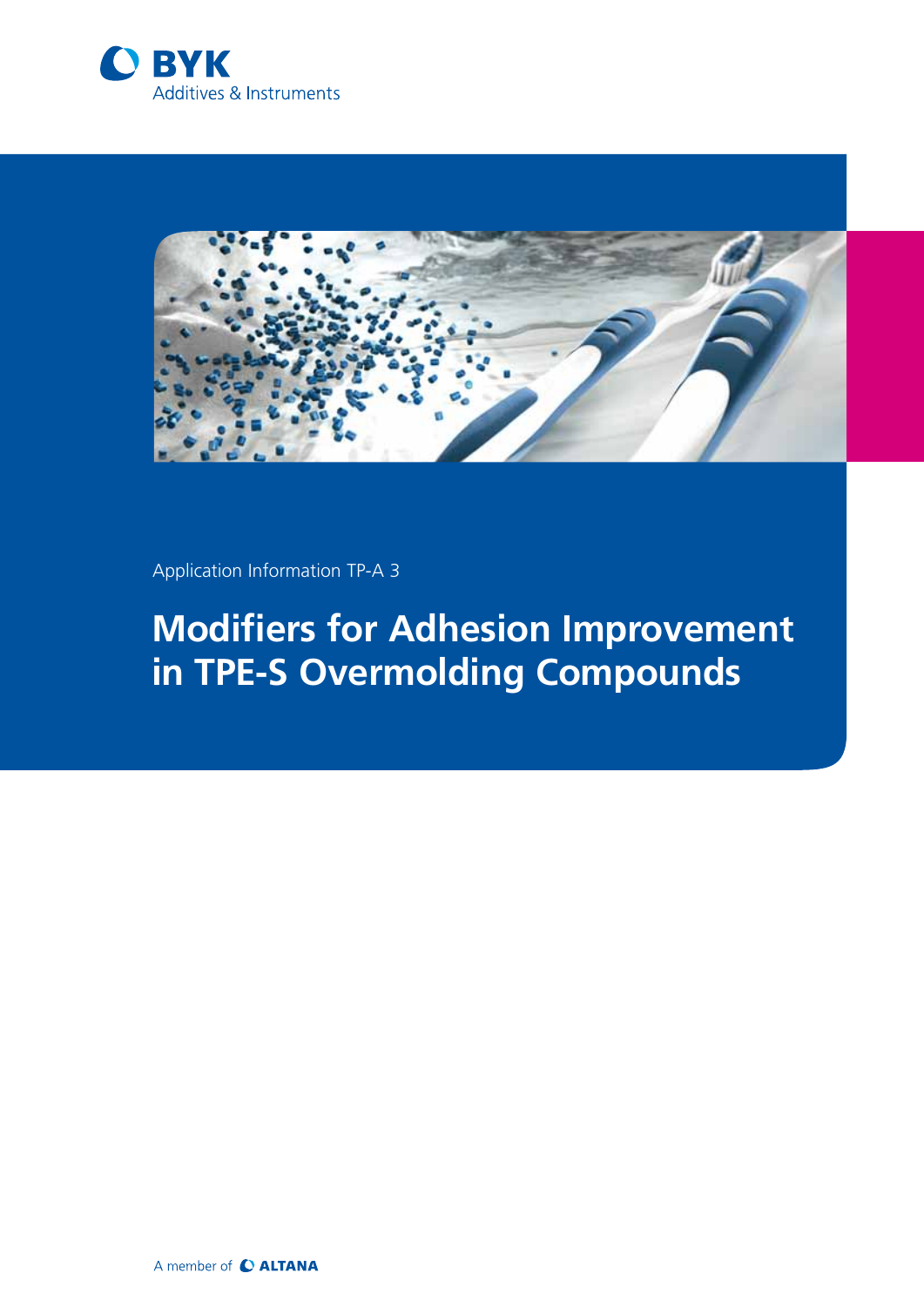## **Background**

#### **Thermoplastic Elastomers**

Thermoplastic elastomers (TPE) are an interesting class of materials that combine the properties of thermoplastics and elastomers, as indicated by their name. Not only can these materials be processed cost-effectively like thermoplastics but they also have material properties similar to that of elastomers. Two main groups are distinguished based on the structure of TPE. The first group comprises block copolymers that consist of blocks of elastomers and thermoplastics. The thermoplastic segments may be crystalline or amorphous and melt reversibly when the glass transition temperature is exceeded. This permits thermoplastic processing. In the solid state below

The component ratio in this type of blend can vary widely depending on the desired properties.

TPE materials based on styrene block copolymers (TPE-S or TPS) have come to be widely used. One reason for this is the lower manufacturing cost as compared to other thermoplastic elastomers as well as their broad versatility. This group of materials is traditionally used as a replacement for vulcanized rubber in a wide range of applications such as shoe soles, medical items, cable insulation material, automotive parts, etc.

#### **Overmolding**

The term "overmolding" refers to a method in which hard plastics are instruments and many items for daily use can be improved and a surface with soft touch can be obtained.

If the hard component is a thermoplastic material as well, processing can occur by multicomponent injection molding (multi-shot) and the hard and soft components are processed successively in an injection molding system. In the insert method, on the other hand, the hard substrate is manufactured first and subsequently overmolded with the soft component in a second process step using a standard injection molding system (single-shot).

The quality of such hard-soft combinations is critically dependent on the good adhesion of the soft component to the



the glass transition temperature, the properties of the material are determined by the elastomeric segments.

The second group comprises polymer blends consisting of a thermoplastic polymer matrix and one or several embedded elastomeric component(s).



completely or partially overmolded with elastomeric plastic. In addition to plastics, other hard materials such as glass or metal can also be used as the hard component. TPE-S, for example, is used as the elastomeric component in this method. By combining hard and soft materials, the grip of tools, medical



hard component. Adhesion problems occur in combinations of TPE-S with polycarbonate (PC), polyamide (PA) and acrylonitrile butadiene styrene (ABS) that must be solved either by structural modification or by using adhesion promoters (adhesion modifiers).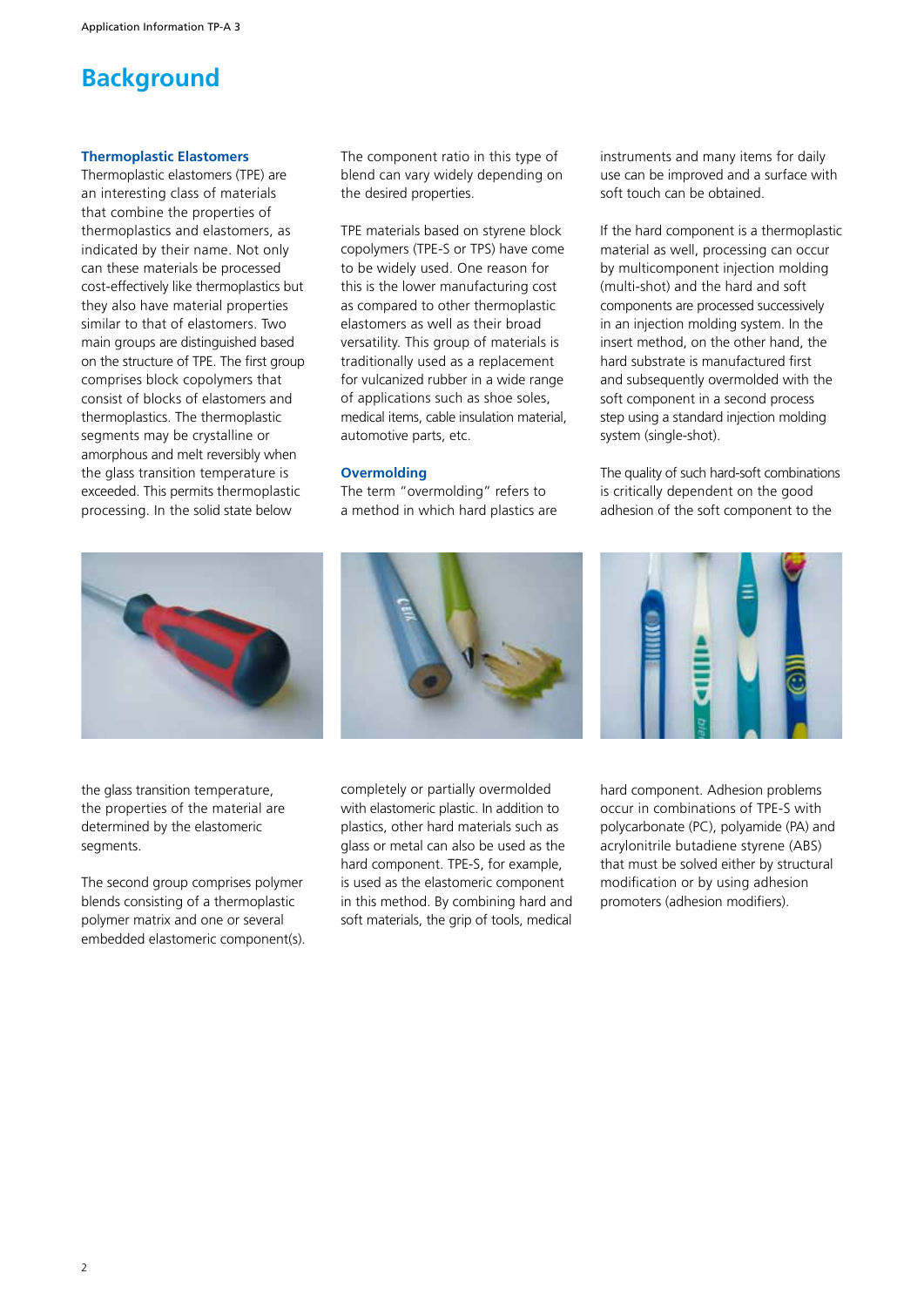# **SCONA Adhesion Modifiers in TPE-S Overmolding Compounds**



#### **Styrene Block Copolymers for TPE-S Overmolding Compounds**

figure 1

Typical styrene block copolymers for use in overmolding compounds are shown in figure 1. The SCONA adhesion modifiers are based on the same block copolymers but are functionalized with maleic anhydride (MAH) to achieve better adhesion. The use of these types of adhesion modifiers means that a portion of the TPE-S is substituted by functionalized TPE-S.

In practice, TPE-S is not used as the only component in overmolding compounds. Instead, the formulations usually also contain white oil as an extender, which has a plasticizing effect, and polypropylene to adjust hardness. Figure 2 shows such a model formulation based on SEBS.

In this case not only a portion of the SEBS must be substituted by MAHgrafted SEBS but also a portion of the PP by MAH-grafted PP. A combination of two modifiers is therefore used in this scenario.

#### **Model Formulation of a TPE-S Overmolding Compound**

#### **Base Formulation without Adhesion Modifier:**

100 Parts SEBS (thermoplastic elastomer)

100 Parts White Oil (paraffinic oil, extender with a plasticizing effect) 30 Parts PP (to adjust hardness)

#### **With Adhesion Modifiers for Improving Adhesion:**

- 50 Parts SEBS 50 Parts SCONA TSKD 9103 100 Parts White Oil 20 Parts PP
- 10 Parts SCONA TPPP 2112 GA

figure 2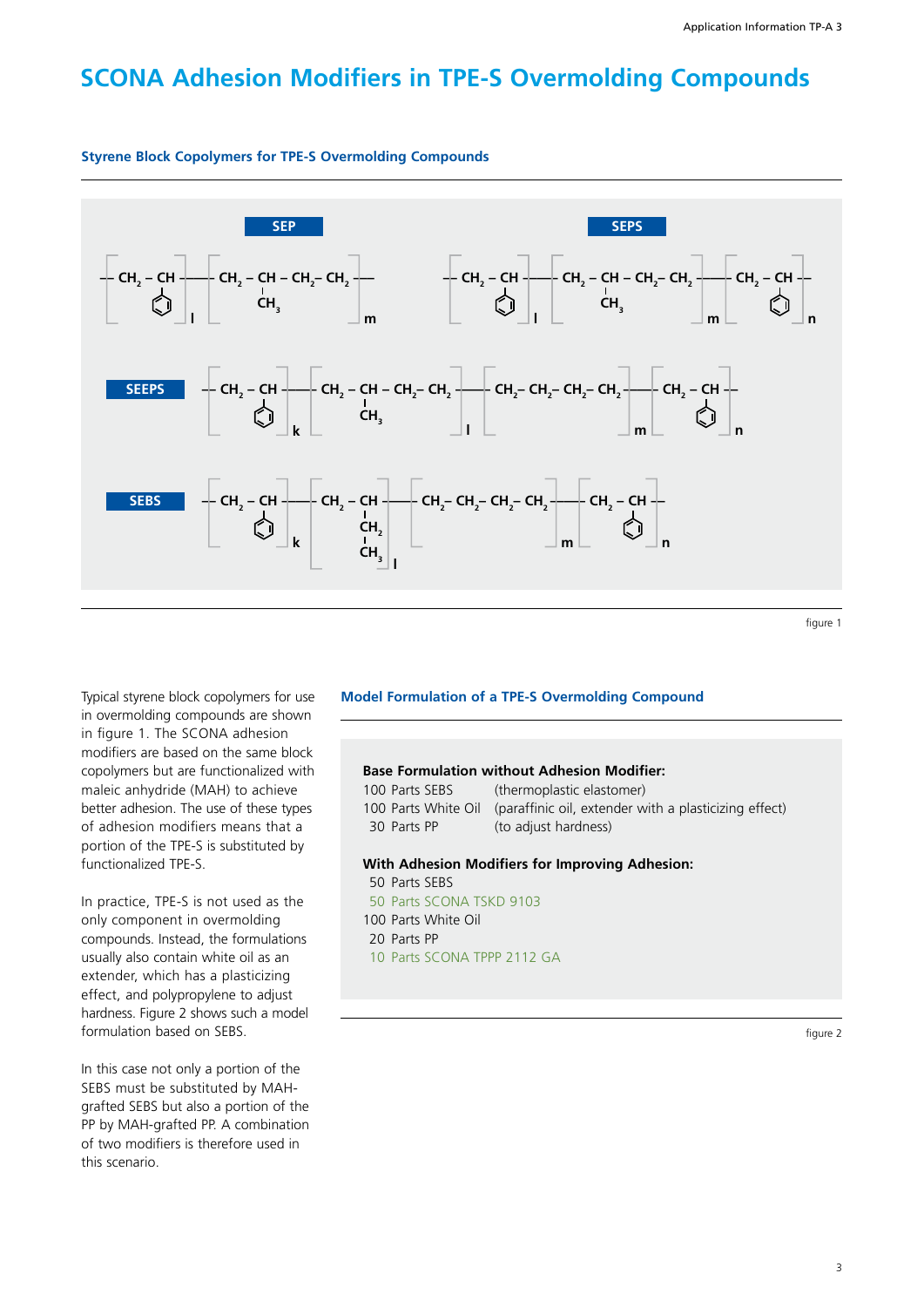#### **Chemistry of the Modifiers**

SCONA modifiers are always base polymers (often non-polar) that are functionalized with diverse monomers in a grafting process. The base polymers SEBS and PP are among the products that are used as adhesion modifiers in TPE-S overmolding. Both are primarily functionalized with maleic anhydride (MAH) (figure 3).

All SCONA products are grafted using a patented solid phase process, whereas the standard procedure is to graft the polymers with the monomers in the melt. In solid phase grafting, a greater degree of functionalization is achieved, resulting in a lower required concentration of modifier in the compound. The content of volatile organic compounds (VOC) is extremely low in products manufactured using this method. Moreover, the low process temperature causes less damage to the base polymer and the resulting higher molecular weight is reflected in the improved mechanical properties of the compound.

Another option is to graft high molecular weight SEBS and SEEPS block copolymers, which would not be possible in conventional melt grafting.

More details on SCONA modifier technology are presented in brochure TP-TI 2 "Technology of SCONA Plastic Modifiers".

The technology also offers the possibility to graft in a two-stage process. A solid phase grafting takes place in the first stage and is followed by melt grafting in the second stage (figure 4). An even greater degree of grafting can be achieved by using this combination.

"SCONA **TP**…" products are SCONA modifiers that are manufactured by the solid phase process only. "SCONA **TS**…" products are modifiers that are manufactured by the combined process.

#### **Chemistry of the Adhesion Modifiers for Use in TPE-S Overmolding Compounds**



#### **Combined Solid Phase Grafting and Melt Grafting**



figure 4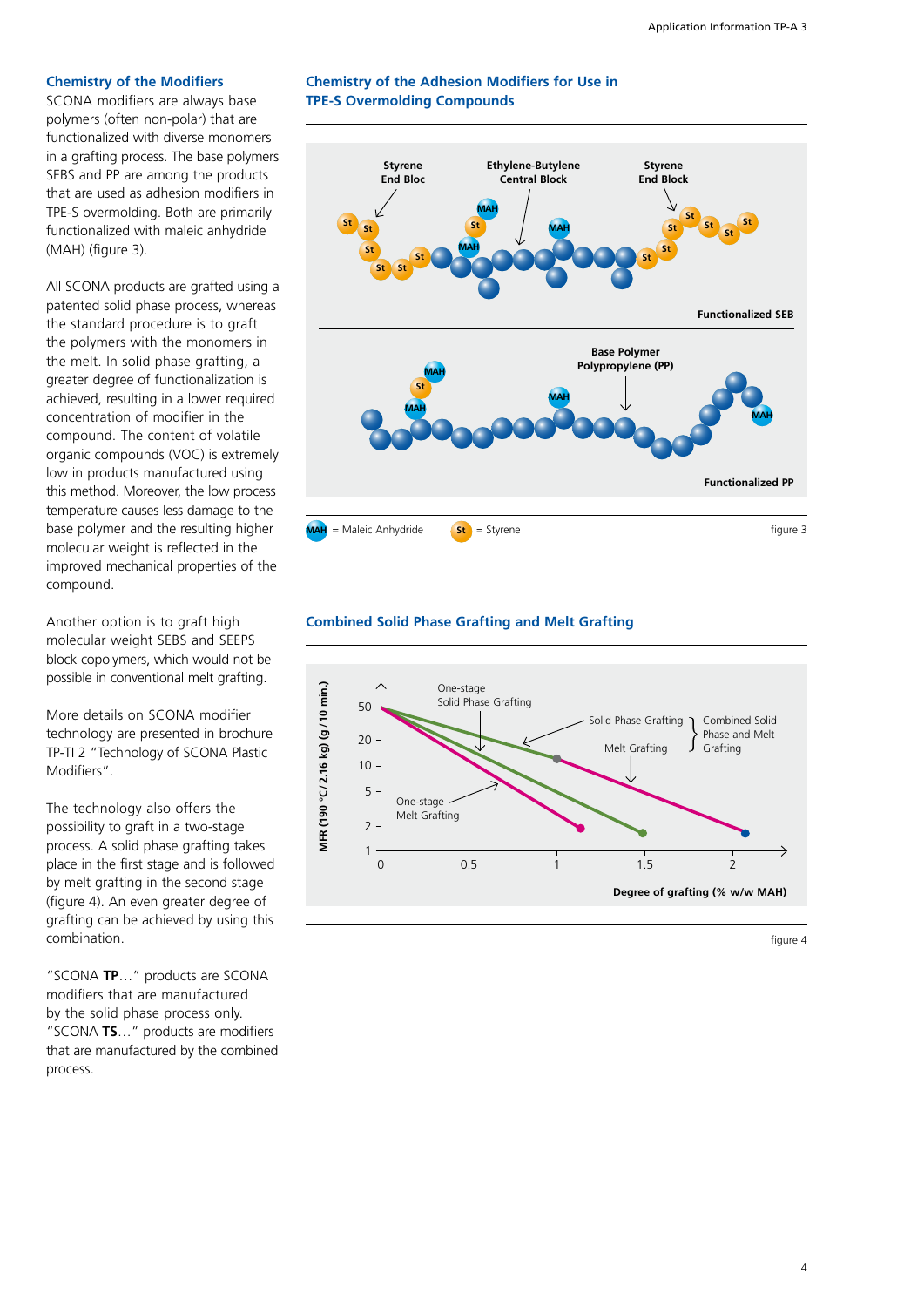#### **Mechanism of Action**

The improvement of adhesion of the soft TPE-S to the hard substrates (PC, PA, ABS, glass, metal) is always based on the chemical bonding of the MAH groups of the adhesion modifiers to the polar groups of the substrates.

In formulations that also contain PP for adjustment of hardness, PP is usually primarily present in a finely dispersed form and these PP particles can impair or totally prevent adhesion. In this case, PP must therefore also be grafted with maleic anhydride. The high molecular weight PP previously available on the market contained only

low concentrations of MAH (no more than 0.3%). This meant in practice that the entire PP portion had to be substituted by grafted PP. With the introduction of the new high molecular weight and highly grafted PP modifiers (SCONA TPPP 2112 FA, SCONA TPPP 2112 GA, SCONA TPPP 8112 FA, SCONA TPPP 8112 GA and SCONA TPPP 2003 GB), only a portion of the PP component must be substituted.

#### **Advantages of Using SCONA Modifiers**

Figure 5 illustrates the good performance of SCONA TSKD 9103 as compared to a standard adhesion

modifier (both based on SEBS). The results obtained from the standard were each set to 100. By using our unique grafting technology, we are capable of obtaining a higher grafting degree of the various types of TPE-S such as SEBS or SEEPS while maintaining the high molecular weight. Our customers can therefore obtain better adhesion to hard substrates and can also achieve an improved (lower) compression set when using high molecular weight TPE-S. Grafted high molecular weight types of SEBS and SEEPS are available and can be supplied on special request.

#### **Comparison of SCONA TSKD 9103 with Standard Adhesion Modifier**

| <b>Employed</b><br><b>Adhesion Modifier</b> | <b>Hardness Shore A</b> | Properties in % Based on the Standard $(= 100\%)$ |                       |                       |                        |  |
|---------------------------------------------|-------------------------|---------------------------------------------------|-----------------------|-----------------------|------------------------|--|
|                                             |                         | <b>Tear Resistance</b>                            | <b>Adhesion to PA</b> | <b>Adhesion to PC</b> | <b>Adhesion to ABS</b> |  |
|                                             |                         |                                                   |                       |                       |                        |  |
| Standard                                    | 61                      | 100                                               |                       | 100                   | 100                    |  |
| <b>SCONA TSKD 9103</b>                      | 61                      | 111                                               |                       | 186                   | 300                    |  |
| Standard                                    | 29                      | 100                                               | 100                   |                       |                        |  |
| <b>SCONA TSKD 9103</b>                      | 31                      | 106                                               | 262                   |                       |                        |  |
| Standard                                    | 70                      | 100                                               | 100                   |                       |                        |  |
| <b>SCONA TSKD 9103</b>                      | 73                      | 145                                               | 90                    |                       |                        |  |

Each test was performed using the same formulation with varying degrees of hardness. Figure 5 and the same figure 5

### **Product Recommendations for TPE-S Overmolding Compounds**

#### **Base SEBS**

|                        | l Base Polvmer                                                  | Grafting             | <b>MVR</b> (230 °C/5 kg)         | <b>IMAH Content</b> |
|------------------------|-----------------------------------------------------------------|----------------------|----------------------------------|---------------------|
| <b>SCONA TSKD 9103</b> | Styrene Ethylene<br><b>Butylene Styrene</b><br>Copolymer (SEBS) | l Solid Phase + Melt | l 15-35 cm <sup>3</sup> /10 min. | $.3\%$              |

Other grades, for example with high molecular weight for improved compression set, are available on request.

#### **Base PP**

|                                                        | <b>Base Polymer</b> | Grafting    | <b>MFR</b> (190 °C/2,16 kg)          | MAH Content    |
|--------------------------------------------------------|---------------------|-------------|--------------------------------------|----------------|
| <b>SCONA TPPP 2003 GB</b>                              | PP Copolymer        | Solid Phase | 3-8 g/10 min.                        | $0.9 - 1.3 \%$ |
| <b>SCONA TPPP 2112 FA</b><br>SCONA TPPP 2112 GA        | <b>PP</b>           | Solid Phase | $2 - 7$ g/10 min.<br>$4-8$ g/10 min. | $0.9 - 1.2 \%$ |
| <b>SCONA TPPP 8112 FA</b><br><b>SCONA TPPP 8112 GA</b> | <b>PP</b>           | Solid Phase | $> 80$ g/10 min.                     | $1.4\%$        |

FA = Powder GA, GB = Granular Material